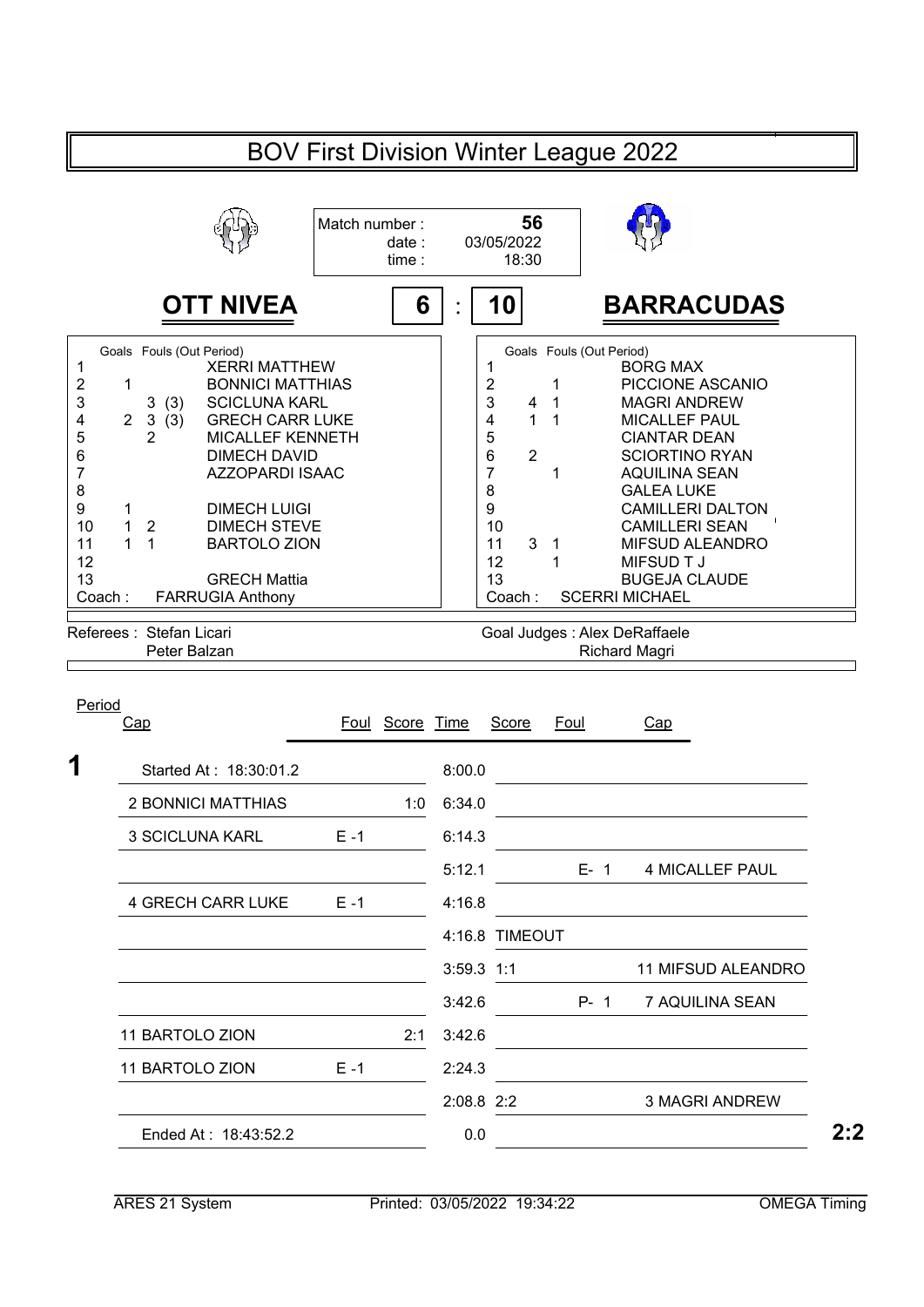|         |        | Score                                       |                                                                                                                                                                                                                                                                         |                | Cap                                                                                                                                                                                   |
|---------|--------|---------------------------------------------|-------------------------------------------------------------------------------------------------------------------------------------------------------------------------------------------------------------------------------------------------------------------------|----------------|---------------------------------------------------------------------------------------------------------------------------------------------------------------------------------------|
|         |        |                                             |                                                                                                                                                                                                                                                                         |                |                                                                                                                                                                                       |
| $E - 1$ |        |                                             |                                                                                                                                                                                                                                                                         |                |                                                                                                                                                                                       |
|         |        |                                             |                                                                                                                                                                                                                                                                         |                | 11 MIFSUD ALEANDRO                                                                                                                                                                    |
|         |        |                                             |                                                                                                                                                                                                                                                                         |                | 11 MIFSUD ALEANDRO                                                                                                                                                                    |
|         |        |                                             |                                                                                                                                                                                                                                                                         |                |                                                                                                                                                                                       |
|         |        |                                             |                                                                                                                                                                                                                                                                         |                | <b>4 MICALLEF PAUL</b>                                                                                                                                                                |
|         |        |                                             |                                                                                                                                                                                                                                                                         |                | <b>3 MAGRI ANDREW</b>                                                                                                                                                                 |
|         |        |                                             |                                                                                                                                                                                                                                                                         |                |                                                                                                                                                                                       |
| $E - 2$ |        |                                             |                                                                                                                                                                                                                                                                         |                |                                                                                                                                                                                       |
|         |        |                                             |                                                                                                                                                                                                                                                                         |                | 11 MIFSUD ALEANDRO                                                                                                                                                                    |
| $E - 2$ |        |                                             |                                                                                                                                                                                                                                                                         |                | <u> 1989 - Johann Barn, mars ann an t-Amhain Aonaich an t-Aonaich an t-Aonaich ann an t-Aonaich ann an t-Aonaich</u>                                                                  |
|         |        |                                             |                                                                                                                                                                                                                                                                         |                |                                                                                                                                                                                       |
|         |        |                                             |                                                                                                                                                                                                                                                                         |                |                                                                                                                                                                                       |
|         |        |                                             |                                                                                                                                                                                                                                                                         |                | 2 PICCIONE ASCANIO                                                                                                                                                                    |
| $E - 3$ |        |                                             |                                                                                                                                                                                                                                                                         |                |                                                                                                                                                                                       |
|         |        |                                             |                                                                                                                                                                                                                                                                         |                | 12 MIFSUD T J                                                                                                                                                                         |
|         |        |                                             |                                                                                                                                                                                                                                                                         |                |                                                                                                                                                                                       |
| $E - 3$ |        |                                             |                                                                                                                                                                                                                                                                         |                |                                                                                                                                                                                       |
|         |        |                                             |                                                                                                                                                                                                                                                                         |                | <b>3 MAGRI ANDREW</b>                                                                                                                                                                 |
|         |        |                                             |                                                                                                                                                                                                                                                                         |                | 6 SCIORTINO RYAN<br>6 SCIORTINO RYAN<br><u> 1989 - John Stein, mars and de Branch and de Branch and de Branch and de Branch and de Branch and de Branch an</u><br><b>OMEGA Timing</b> |
|         |        |                                             |                                                                                                                                                                                                                                                                         |                | <u> 1980 - Johann Barbara, martxa amerikan personal (</u>                                                                                                                             |
| $E - 2$ |        |                                             |                                                                                                                                                                                                                                                                         |                |                                                                                                                                                                                       |
|         |        |                                             |                                                                                                                                                                                                                                                                         |                |                                                                                                                                                                                       |
|         |        |                                             |                                                                                                                                                                                                                                                                         |                |                                                                                                                                                                                       |
| $E - 1$ |        |                                             |                                                                                                                                                                                                                                                                         |                |                                                                                                                                                                                       |
|         |        |                                             |                                                                                                                                                                                                                                                                         |                |                                                                                                                                                                                       |
|         | 8:00.0 |                                             |                                                                                                                                                                                                                                                                         |                |                                                                                                                                                                                       |
|         |        | Foul Score Time<br>3:3<br>4:4<br>5:5<br>6:7 | 8:00.0<br>7:27.9<br>$3:28.7$ 2:3<br>3:12.1<br>3:12.1<br>2:54.2 3:4<br>2:36.1<br>2:36.1<br>2:14.2<br>$1:59.1$ 4:5<br>57.3<br>0.0<br>8:00.0<br>7:32.0<br>7:18.5<br>6:16.0<br>6:11.7<br>5:02.2<br>4:58.9 5:6<br>4:20.9 5:7<br>3:04.0<br>2:29.6<br>2:02.4 6:8<br>6.9<br>0.0 | 2:29.6 TIMEOUT | Foul<br>$P - 1$<br>$P - 1$<br>$P - 1$<br>$E - 1$                                                                                                                                      |